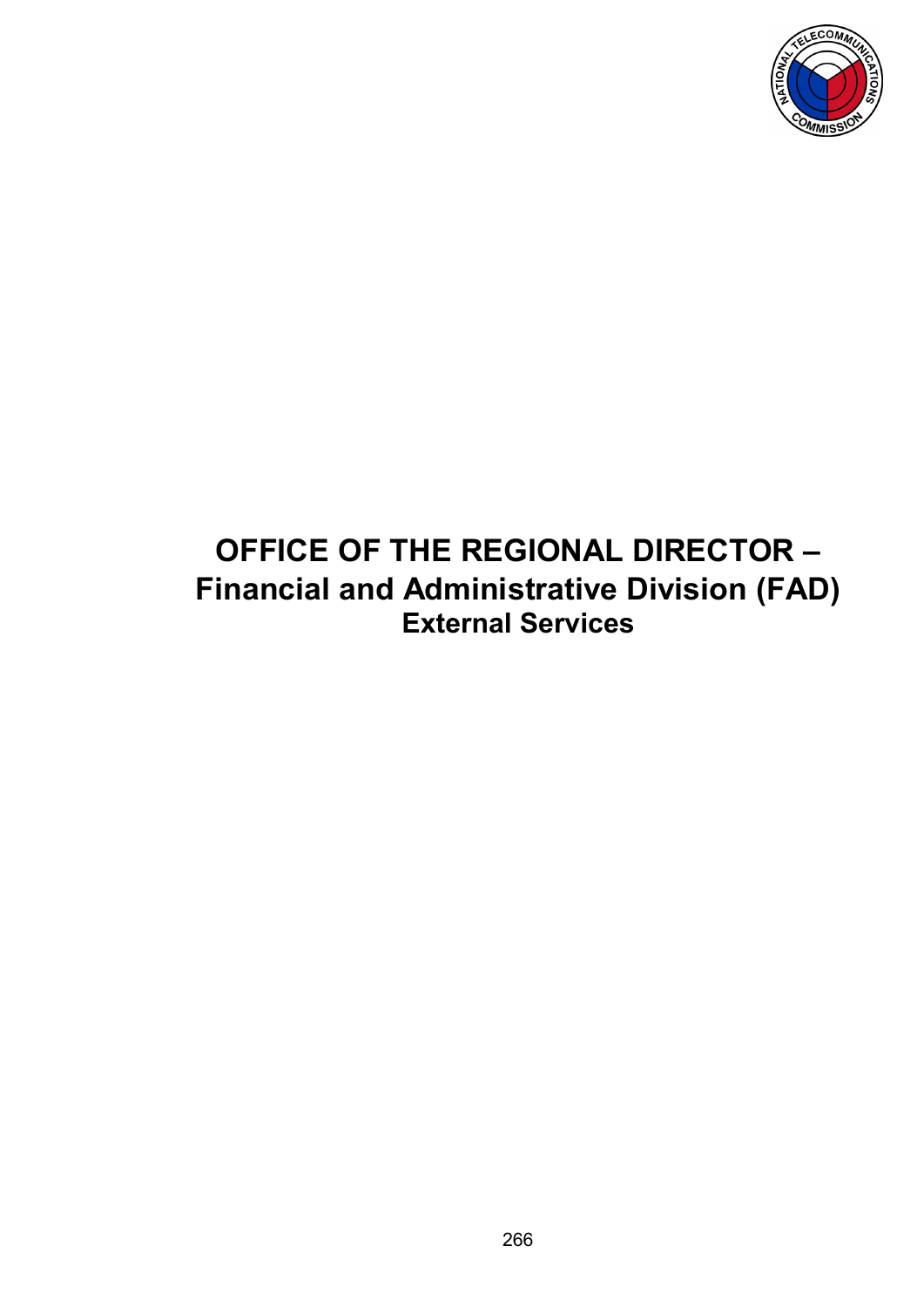

| <b>SERVICE NAME:</b>                                                                                                                                                                                                                                                                                                                                                                           | 1. Issuance of Order of Payment for the Collection of<br><b>Regulatory and Administrative Fees and Charges</b>                                           |                           |                                  |                                                                      |  |  |  |
|------------------------------------------------------------------------------------------------------------------------------------------------------------------------------------------------------------------------------------------------------------------------------------------------------------------------------------------------------------------------------------------------|----------------------------------------------------------------------------------------------------------------------------------------------------------|---------------------------|----------------------------------|----------------------------------------------------------------------|--|--|--|
| An Order of Payment (OP) is issued by the Accountant or the designated Authorized<br>Representative of the Accounting Unit requesting the Cash Collecting Officer to: (1) issue<br>Official Receipt in favor of a Payor, (2) receive the payment of regulatory and administrative<br>fees and charges, and (3) deposit the same to the Authorized Government Depository Bank<br>(AGDB) of NTC. |                                                                                                                                                          |                           |                                  |                                                                      |  |  |  |
| <b>Office or Division:</b>                                                                                                                                                                                                                                                                                                                                                                     | Financial and Administrative Division (FAD),<br>Office of the Regional Director                                                                          |                           |                                  |                                                                      |  |  |  |
| <b>Classification:</b>                                                                                                                                                                                                                                                                                                                                                                         | Simple                                                                                                                                                   |                           |                                  |                                                                      |  |  |  |
| <b>Type of</b><br><b>Transaction:</b>                                                                                                                                                                                                                                                                                                                                                          | G2C - Government to Citizen<br>G2B - Government to Business<br>G2G – Government to Government                                                            |                           |                                  |                                                                      |  |  |  |
| Who may avail:                                                                                                                                                                                                                                                                                                                                                                                 | Individuals, Private and Public Entities                                                                                                                 |                           |                                  |                                                                      |  |  |  |
|                                                                                                                                                                                                                                                                                                                                                                                                | <b>CHECKLIST OF REQUIREMENTS</b>                                                                                                                         | <b>WHERE TO SECURE</b>    |                                  |                                                                      |  |  |  |
|                                                                                                                                                                                                                                                                                                                                                                                                | 1. Duly approved Statement of Accounts (SOA)<br>[Four (4) copies] including application                                                                  |                           | NTC Licensing Area               |                                                                      |  |  |  |
| <b>Client Steps</b>                                                                                                                                                                                                                                                                                                                                                                            | <b>Agency Actions</b>                                                                                                                                    | <b>Fees to</b><br>be paid | <b>Processing</b><br><b>Time</b> | <b>Person</b><br><b>Responsible</b>                                  |  |  |  |
| 1. Submits duly<br>approved SOA and<br>application<br>1.1 Receives SOA and<br>application and<br>returns to the<br>Licensing Area                                                                                                                                                                                                                                                              | 1. Accepts SOA and<br>application, and<br>checks validity of<br><b>SOA</b><br>1.1 If SOA is not valid,<br>returns SOA and<br>application to<br>Applicant | None                      | 3 Minutes                        | Accountant,<br>Designated<br>Authorized<br>Representative<br>$-$ FAD |  |  |  |
|                                                                                                                                                                                                                                                                                                                                                                                                | 1.2 If SOA is valid,<br>prepares OP in four<br>(4) copies and<br>affixes signature to<br>the OP                                                          |                           | 5 Minutes                        |                                                                      |  |  |  |
| 2. Receives OP, SOA<br>and application and<br>proceeds to Cash<br>Unit for payment of<br>fees                                                                                                                                                                                                                                                                                                  | 2. Issues three (3)<br>copies of OP and<br>SOA and the<br>application.                                                                                   | None                      | 2 Minutes                        |                                                                      |  |  |  |
|                                                                                                                                                                                                                                                                                                                                                                                                | <b>TOTAL</b>                                                                                                                                             |                           | <b>10 Minutes</b>                |                                                                      |  |  |  |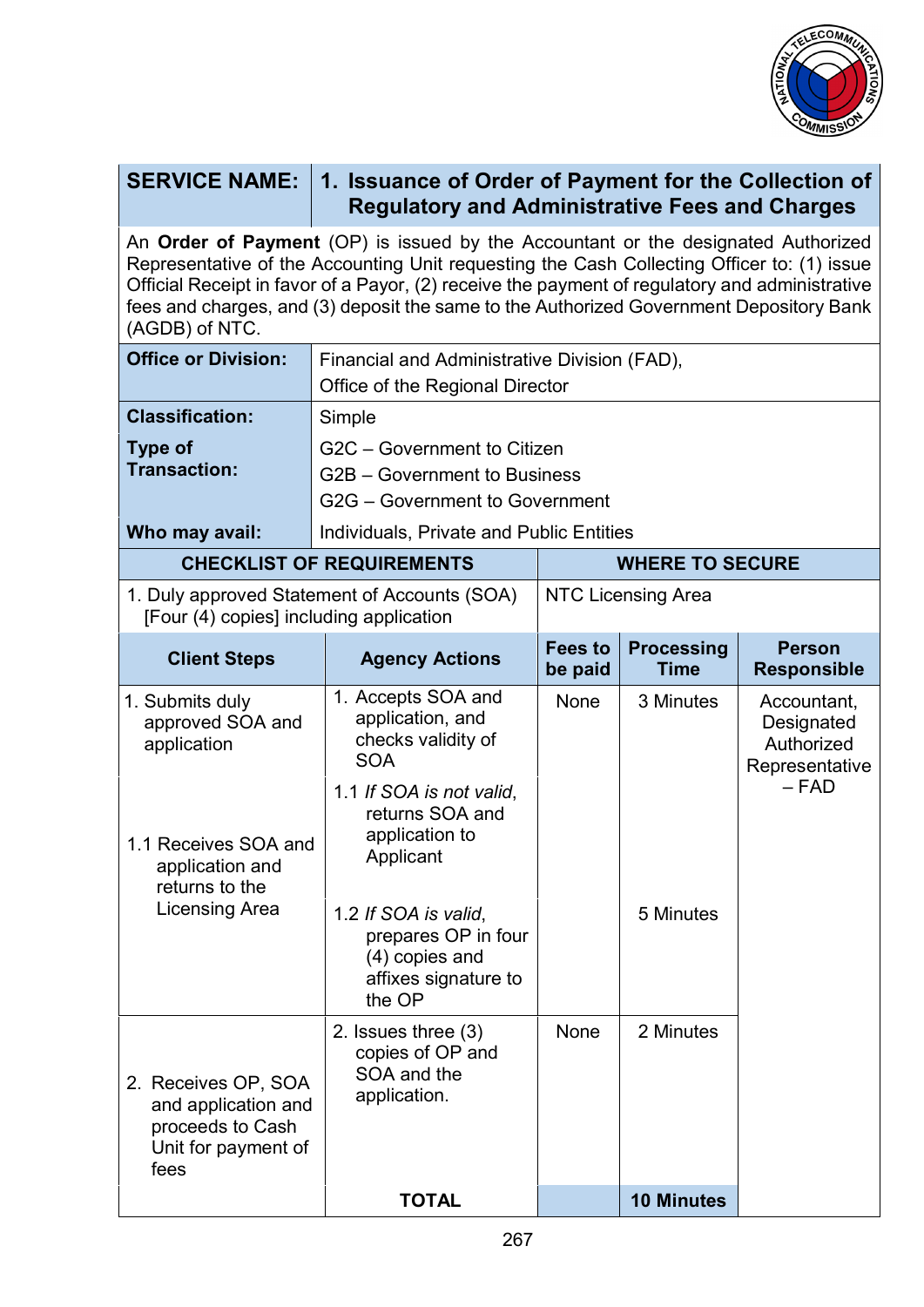

|                                                                                                                                                                                                                                                                                                                                                                                | SERVICE NAME: 2. Issuance of Official Receipt for the Collection of<br><b>Regulatory and Administrative Fees and Charges</b> |                           |  |  |  |
|--------------------------------------------------------------------------------------------------------------------------------------------------------------------------------------------------------------------------------------------------------------------------------------------------------------------------------------------------------------------------------|------------------------------------------------------------------------------------------------------------------------------|---------------------------|--|--|--|
| An <b>Official Receipt (OR)</b> is issued by the Cash Collecting Officer as evidence of all<br>payments received from a Payor of regulatory and administrative fees and charges.                                                                                                                                                                                               |                                                                                                                              |                           |  |  |  |
| <b>Office or Division:</b>                                                                                                                                                                                                                                                                                                                                                     | Financial and Administrative Division (FAD),<br>Office of the Regional Director (ORD)                                        |                           |  |  |  |
| <b>Classification:</b>                                                                                                                                                                                                                                                                                                                                                         | Simple                                                                                                                       |                           |  |  |  |
| Type of<br><b>Transaction:</b>                                                                                                                                                                                                                                                                                                                                                 | G2C - Government to Citizen<br>G2B – Government to Business<br>G2G - Government to Government                                |                           |  |  |  |
| Who may avail:                                                                                                                                                                                                                                                                                                                                                                 | Individuals, Private and Public Entities                                                                                     |                           |  |  |  |
| <b>CHECKLIST OF REQUIREMENTS</b>                                                                                                                                                                                                                                                                                                                                               |                                                                                                                              | <b>WHERE TO SECURE</b>    |  |  |  |
| 1. Duly signed Order of Payment (OP) in three (3) copies                                                                                                                                                                                                                                                                                                                       |                                                                                                                              | FAD, ORD                  |  |  |  |
| 2. Duly approved Statement of Account (SOA) in three (3)<br>copies                                                                                                                                                                                                                                                                                                             |                                                                                                                              | <b>NTC Licensing Area</b> |  |  |  |
| 3. Legal Tender in Cash, Postal Money Order or Check<br>(Manager's/Cashier's Check, Government issued<br>checks with ACIC/Accountant's Advice or Commercial<br>Check)                                                                                                                                                                                                          |                                                                                                                              | Applicant                 |  |  |  |
| Note 1: Commercial Check – refers to check issued by government<br>agencies chargeable against the agency's checking account with<br>Authorized Government Depository Banks (AGDBs). These are<br>covered by income/receipts authorized to be deposited with<br>AGDBs; and funding checks received by Operating Units from<br>Central/Regional/Division Offices, respectively. |                                                                                                                              |                           |  |  |  |